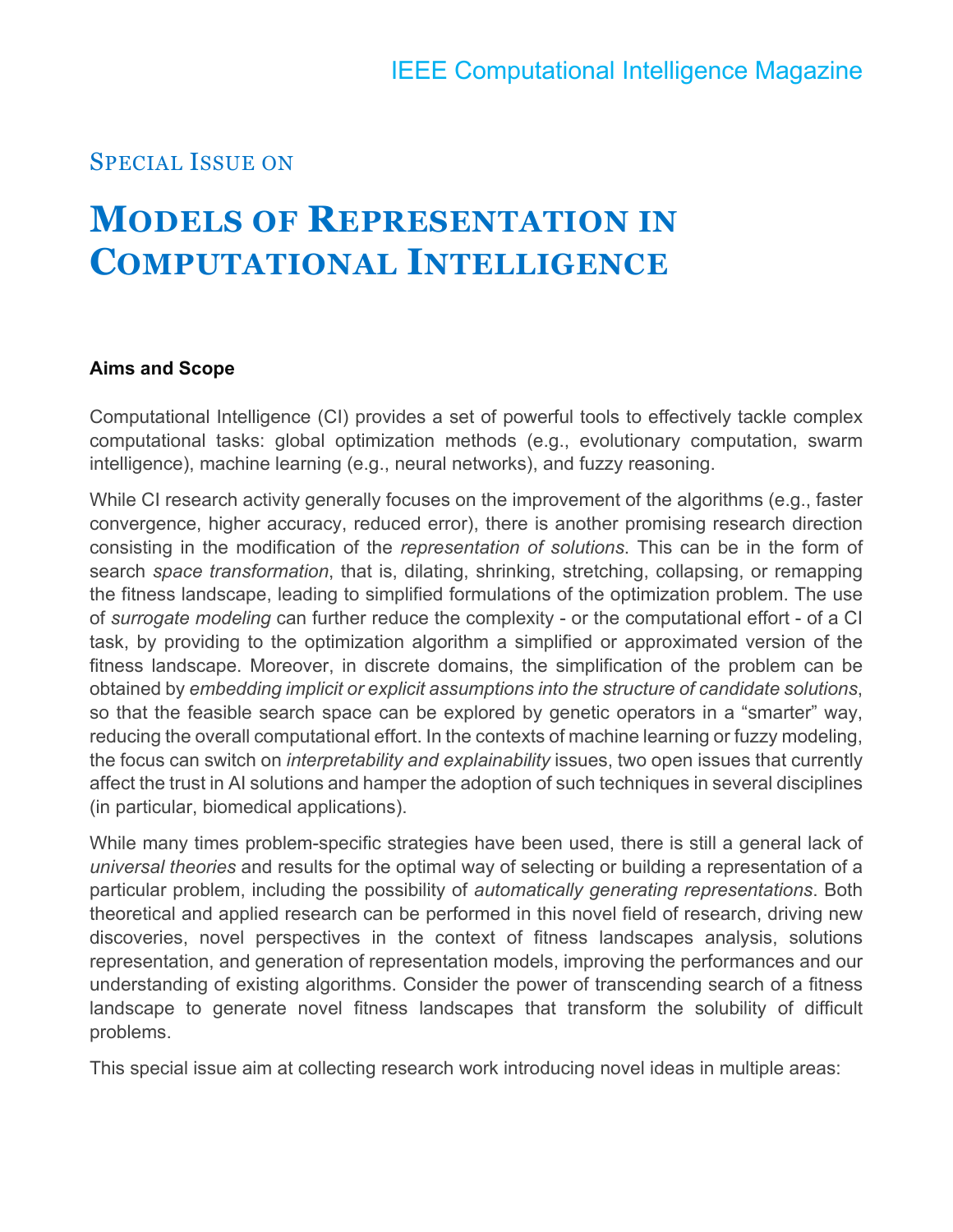## IEEE Computational Intelligence Magazine

- For evolutionary and population-based techniques, new variation operators and even new classes of global optimization meta-heuristics that might devote a part of their budget for fitness evaluations to automatically derive an optimal representation.
- New general techniques for the manipulation (e.g., shrinking, stretching, remapping) of the search space for a particular class of problems might be used to improve the performances and generality of most existing CI methods in that particular class of problems.
- Deep learning is capable of sophisticated pattern recognition using many layers of neural processing to extract more and more complex features. This suggests that deep learning could be employed to steer the process of self-organization of novel representations, abstracting the portions of the representational domain that yield better performance.
- This special issue is open to both novel directions on transforming problems (to make them easier to solve, or clear to interpret/analyse) or radically new algorithms (e.g., novel generative or implicit representations).
- From the point of view on interpretable and explainable AI, new theories about representation and communication can arise, providing domain experts with an increased level of understandability of the CI system.

#### **Topics**

Topics of interest include, but are not limited to:

- Non-conventional representations of candidate solutions
- Interpretable/explainable representations
- Surrogate models
- Graph-based representations
- Dilation functions and other functions that reshape the fitness landscape
- Fitness landscape transformation, simplification, and restriction
- Alternative semantics for candidate solutions
- Novel closed variation/evolutionary operators
- Implicit/relative representations
- Generative or developmental representations
- Self-adaptive representations
- Parameterized manifolds of representations
- State-conditioned representations